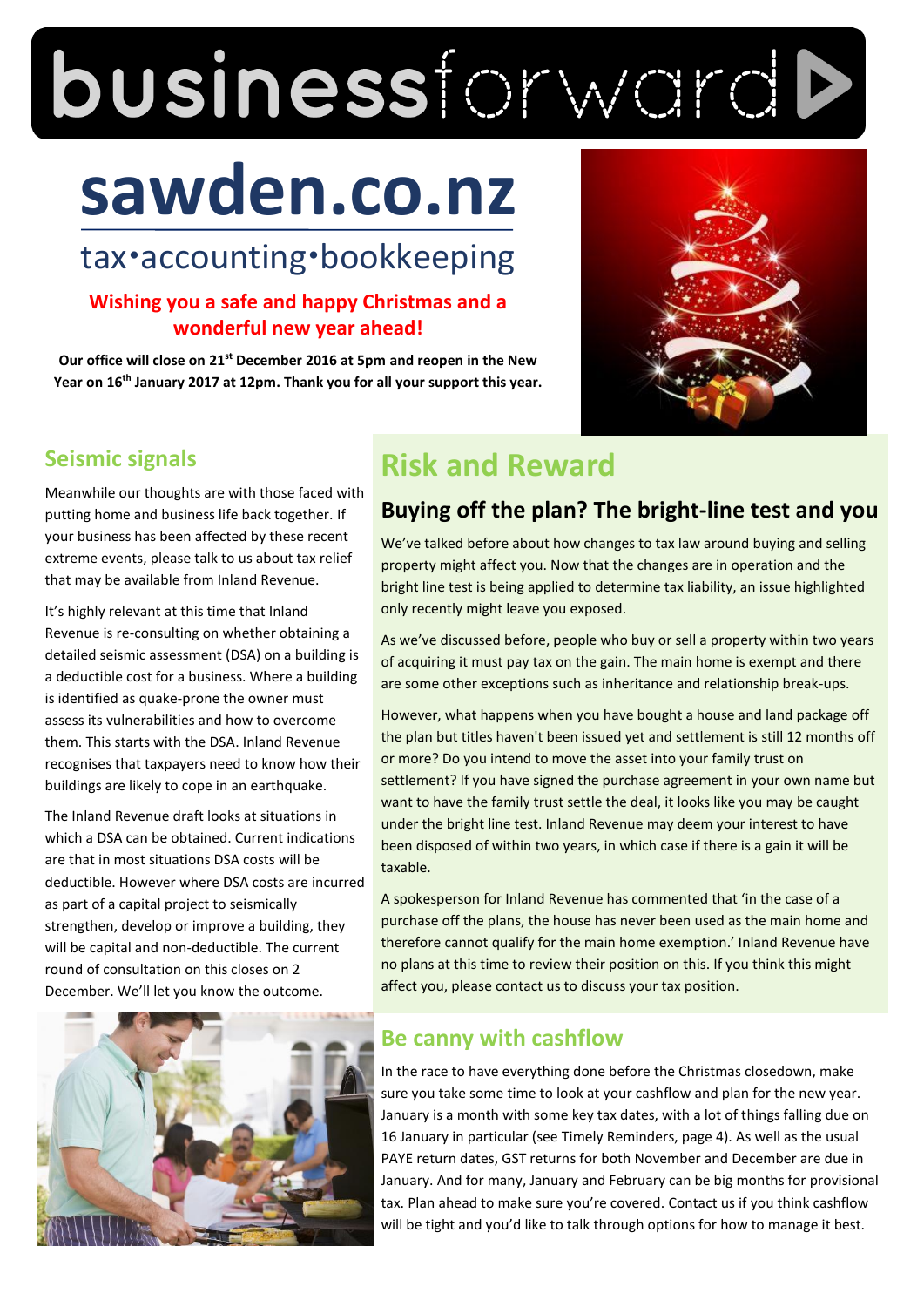# **Filling employment gaps over summer**

With the holidays coming up, you may have started to think about whether to employ some extra people over the holidays. If you do, think carefully about the kind of help you need and broadly what kind of employment contract is best suited to the situation. It's important to make sure you comply with current employment law and have it right from the start.

#### **Casuals**

Casual employees might be right for your business, for instance if you are covering unexpected absences. But remember that, no matter what you *call* the employment, if you treat casual staff as if they are permanent — for instance, give them regular hours or work over a sustained period — their employment may be regarded as permanent, with all that that entails. Points to note:

- Casual work is intermittent or irregular, and casual employees don't have to accept every offer of work you make so it may not fit the situation you have in mind
- Just like other employees, people who work casually for you need an employment agreement
- You can offer casual employees annual holiday pay on a 'paid as you earn' basis. You need to discuss this with the people you propose to employ as casuals. If they agree, this must be stated in their employment agreements, and payment must be recorded separately in wage records at a rate of at least 8%.



#### **Fixed-term employees**

It might suit your needs better to employ someone on a fixed-term agreement, particularly if working hours are going to be regular and predictable. But the law is very strict about the form of such agreements, and if that is not complied with, you may find yourself with a permanent employee, i.e. someone whose agreement is of indefinite duration.

Because a fixed-term agreement is intended to be for a limited time, the agreement must state the means of ending the employment relationship. For instance, this might be a specific date or event (like the last day of the Boxing Day Sales or the final performance of the Christmas pantomime). Or it might be when a specific project is completed, for instance roofing the new hay barn or installing a new cooling system.

As an employer you must have genuine reasons for the employment period to be fixed-term and you must advise your prospective employee of when and how the employment term will end and the reasons for it ending in that way. Make sure the employment agreement backs this up clearly.

Be aware of the rules around entitlement to holiday pay. Like casual employees, employees on a fixed-term agreement of less than one year can agree that they will receive 8% added to their gross weekly earnings (paid-as-you-earn) instead of taking annual holidays or getting paid out all of the 8% at the end of their term. Again, you must state this clearly in the employment agreement, it can't be less than 8% of the hourly rate, and it must be shown as a separate item in the employee's pay slip and in wage and time records.

If you would like more information about how to cover these situations in your employment agreements or your wage and time records, please let us know.

#### **Seasonal workers**

Many businesses are looking for seasonal workers. The hospitality industry want people for their high season. The summer fruit and wine sectors are moving into high gear.

If you are keen to employ seasonal workers over the summer and can't find New Zealand citizens or residents to do the job, it could be an option to employ overseas workers. If you are considering this, make sure you take these simple steps:

- When advertising, state that applicants must be entitled to work here
- When applicants contact you, ask for evidence they are entitled to work here
- Keep this evidence on file
- Check their visa and passport details on Immigration NZ's online tool Visa View

And remember – like other workers, seasonal workers have rights as employees and are able to seek protection from workplace bullying or exploitation. Make sure you observe their entitlements to holiday pay and breaks, that you pay them at least minimum wage and have written employment agreements with them.



#### **RSE scheme**

If you are an employer in the horticulture or viticulture industry, and your need for seasonal workers comes up annually, you might consider becoming a Recognised Seasonal Employer (RSE).

This scheme can help you recruit overseas workers when there aren't enough New Zealanders to plant, maintain, harvest and pack your crops. You need to apply for RSE status and it needs to be renewed regularly. Talk to us if you would like to pursue this.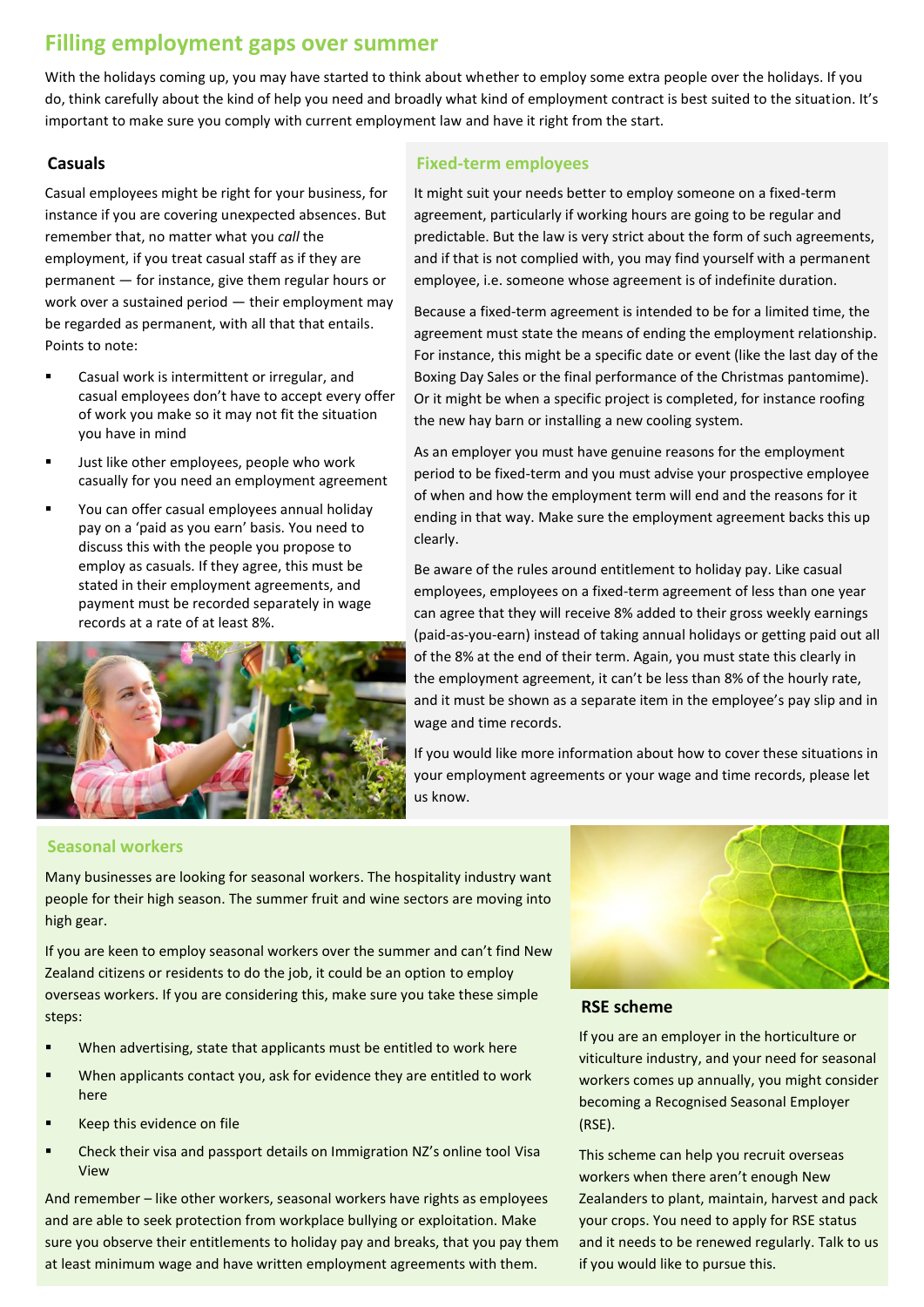# **Ho Ho Ho! Knowing what's deductible**

Do your plans for the festive season include functions to celebrate with clients and the team? What about gifts? If they do, here are some tips on the tax implications.

# **Entertainment**

When you're entertaining clients or colleagues, some entertainment expenses are tax deductible while others aren't. It can be tricky working out what's deductible as a business expense and what isn't.

The basic idea is that an expense is business-related if you spend the money to help your business earn income. Most businessrelated expenses are fully deductible. If the expense doesn't help your business earn gross income, it's private and you can't claim it as a tax deduction.

It becomes a little trickier when there's an element of private enjoyment. You might think that the firm's Christmas party for clients is a business related expense and should be fully deductible because it's promoting your business, products or services. However:

- if your clients or employees have a greater opportunity to enjoy the entertainment than the general public, you can only deduct 50% of the costs
- if anyone associated with the business has a greater opportunity to enjoy the entertainment than the general public, you can only deduct 50% of the costs

Generally speaking, if there's an element of private enjoyment, the expenses (in addition to the food and drink) associated with events where you entertain clients and/or staff will only be 50% deductible. For instance, this would include the hire of crockery, glasses, waiting staff and music.

There are exceptions. Entertainment supplied for charity is 100% deductible. For instance if you throw a Christmas party for the children's ward at the local hospital, this is fully deductible. Entertainment enjoyed outside New Zealand is 100% deductible. If you take the team to the Gold Coast for Christmas (lucky them) it will be fully deductible. However, if they contribute towards the cost of their airfares (or anything else), you will need to reduce your expense claim by the amount of the contribution.

#### **Functions and events**

Some entertainment expenses are fully deductible but some are not. Use these examples as a guide.

#### **50% deductible**

Christmas drinks for team members or clients in the office

Christmas drinks for team members or clients in the pub

Hire of a launch to entertain clients

Restaurants providing food and drinks to team members at a social function in their restaurant

Staff Christmas party on or off the business premises

Function hosted in a marquee at the races (or in a corporate box at the rugby). Includes the cost of tickets and any food and drink provided

A weekend away for the team at holiday accommodation in New Zealand. Includes any food and drink provided

#### **100% deductible**

Donating food to a Christmas party in a children's hospital

Providing morning and afternoon tea for your team

Providing entertainment, including food and drink at your promotional stand for the Cracker Christmas Festival

Holding the Christmas party in Fiji (woo-hoo!)

#### **0% deductible**

Taking your family (who don't work with you in your business) out for dinner to thank them for being patient while you worked long hours and paying for this using the business credit card

#### **GST**

If that's not enough to think about, you will need to make a GST adjustment for entertainment expenses which are 50% deductible. This adjustment will be required to be made at the time your income tax return is filed. Of course, we can help and advise you on this.

# **Gifts**

The rule of thumb with gifts is that if they consist of food or drink, you can only claim 50% of the expense as a tax deduction. If you are giving out gift baskets or hampers and some of the contents are food or drink, but not all, the food or drink items are 50% deductible but the other gift items are 100% deductible. When you come to claim the tax deduction, you will need to apportion the expense between the 100% deductible items and the 50% deductible items.

#### **Gifts to clients**

If your Christmas giving includes gifts to clients, remember that some gifts will be fully deductible while others will be only 50% deductible. Use these examples as a guide.

| Bottle of wine or six pack of beer | Calendar                                                        |
|------------------------------------|-----------------------------------------------------------------|
| Meal voucher                       | Book or gift voucher                                            |
| Basket of gourmet food             | Tickets to a rugby game<br>(but not corporate box entertaining) |
| Box of chocolates/biscuits         | Movie tickets                                                   |
| Christmas ham                      | Presents (not food or drink)                                    |

**50% deductible 100% deductible**